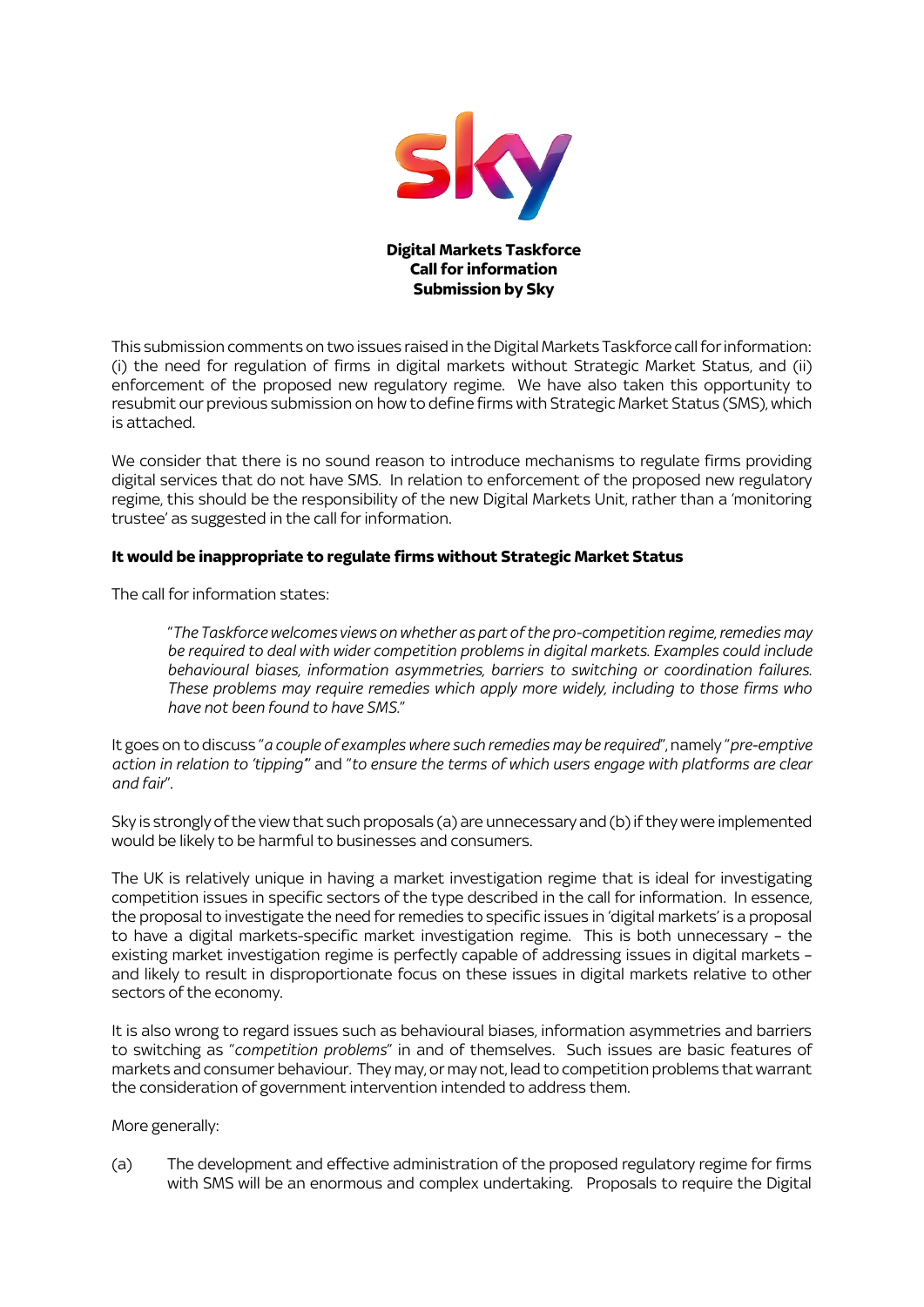Markets Unit to be a broader regulator of 'digital markets' would add substantially to the scale and complexity of the task facing the new regulator. Particularly in view of the lack of a sound rationale for this additional role, we consider that the Digital Markets Unit should focus its effort and resources on regulating firms with SMS and should not be given a broader remit.

(b) It is wholly unclear what the boundaries of the term 'digital markets' might be; there are few activities today that do not have a 'digital' component to them. If it were considered to encompass goods and services that can be purchased via the internet then it is evident that the scope would be extremely broad, including everything from groceries and takeaway food, through to financial services. Whilst a definition that was limited to products and services that were *only* delivered via the internet, such as video services like Netflix and Amazon Prime TV, would be narrower it is evident that it would still cover a huge range of economic activity.

We have strong concerns about the two examples set out in the call for information about why regulation beyond that applied to firms with SMS may be required.

### *Pre-emptive action in relation to tipping*

It would not be possible or desirable for a UK-based government agency to take pre-emptive action to prevent a market from 'tipping'. There are several reasons for this.

First, there are few if any examples of digital markets that have 'tipped' at a national level. The focus of the analysis of the Furman review and other such reviews around the world has, rightly, been on the 'tech giants' – firms such as Apple, Amazon and Google that have been able to exploit economies of scale created by the ability to use the internet to serve consumers at a global level. Even if it were possible to identify markets that were likely to 'tip' in the future, and desirable to intervene – both of which we doubt – action by a UK agency alone is unlikely to be able to prevent tipping.

Second, we do not consider that a government agency would have sufficient knowledge and information to be in a position *ex ante* to determine that a particular firm was likely to 'win' a competition for the market, and to take effective action to prevent that occurring. Intervention of this type would require predictions about the future course of market developments that are extremely unlikely to be right. A good way of appreciating this is to reflect on markets that are considered to have tipped in the past. We consider that it would have been extremely difficult for any government agency to have predicted that those markets were likely to tip prior to them doing so. Examples such as those of MySpace in social media, and Yahoo in numerous digital services are often cited as cases where predictions of long term dominance have been proven to be unfounded.

The situation bears a distinct resemblance to the problem in industrial policy of providing support to particular firms or types of firms, often known as 'picking winners'. One of the key reasons why this policy became widely rejected was governments' poor ability to identify those firms that had the potential to be successful in the future. Instead, the firms that received government support were often expensive lame ducks. Government agencies typically lack both the information and the experience needed to make judgements of this type.

There are potentially significant consequences for consumers of making the wrong calls in this area, such as preventing network effects being fully realised (resulting in consumers having to maintain multiple services when they would prefer to use fewer), or maintaining inadequately resourced subscale players in the market that do a poor job of serving consumers.

Finally, market tipping usually occurs after a period of intense competition and innovation – competition 'for the market'. There is a significant risk that, by diminishing the potential rewards from winning this competition, incentives to compete aggressively, particularly via innovation, would be diminished. As Alix Partners have stated: